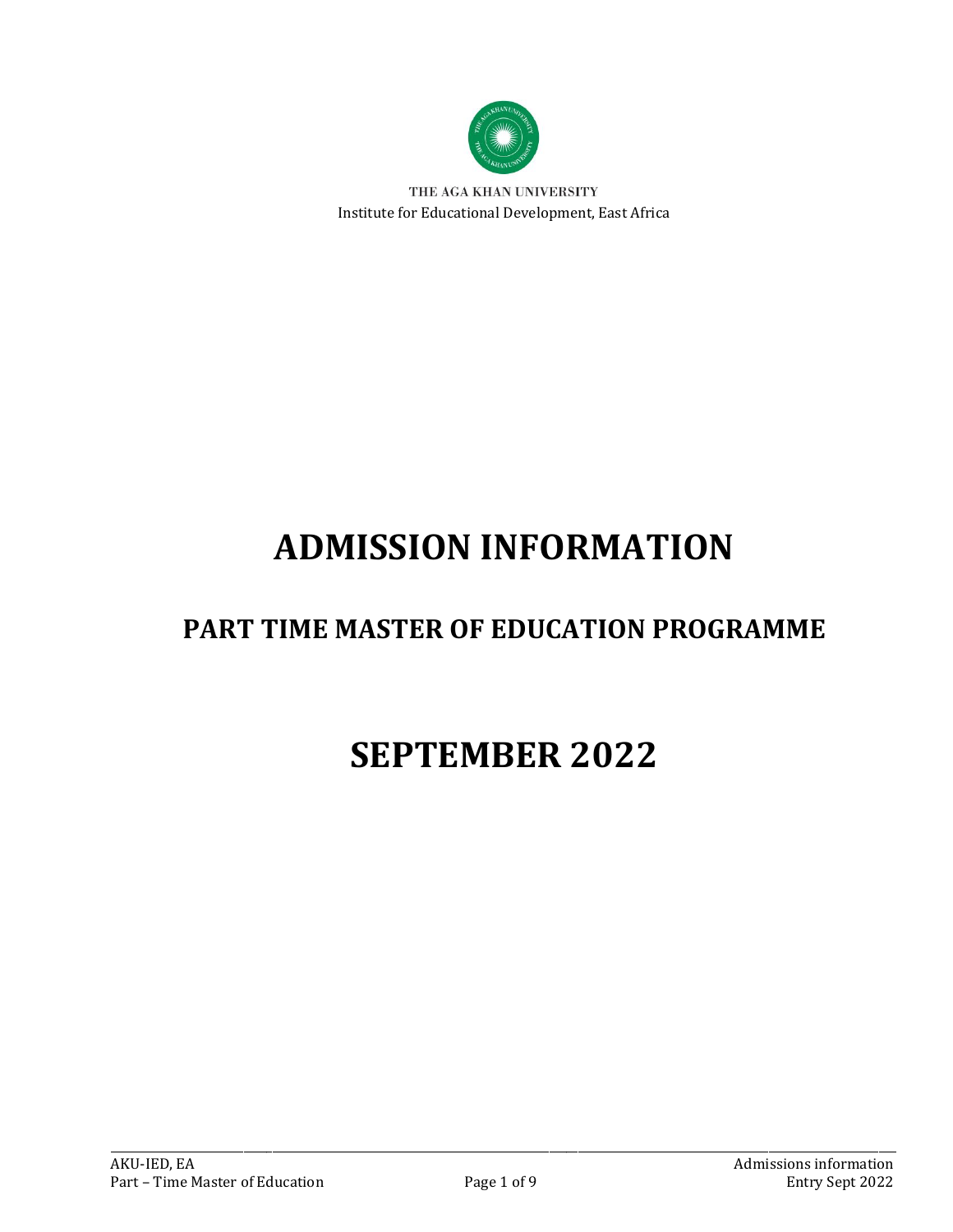## **AGA KHAN UNIVERSITY INSTITUTE FOR EDUCATIONAL DEVELOPMENT, EAST AFRICA**

### **PART TIME MASTER OF EDUCATION PROGRAMME 2022**

### **ADMISSIONS INFORMATION**

## **INDEX**

| Part 1:                   | <b>Information for applicants</b>            | 2 |
|---------------------------|----------------------------------------------|---|
| <b>Introduction</b>       |                                              | 2 |
| <b>Location</b>           |                                              | 3 |
| <b>Course content</b>     |                                              | 3 |
| <b>Course timings</b>     |                                              | 3 |
| <b>Teaching Schedule</b>  |                                              | 4 |
|                           | <b>Admission requirements</b>                | 5 |
| <b>Personal statement</b> |                                              | 5 |
| <b>Application fee</b>    |                                              | 5 |
| <b>Bank details</b>       |                                              | 6 |
|                           | <b>Tuition fee and costs</b>                 | 6 |
|                           | <b>Professional Development Tutors</b>       | 7 |
| How to apply              |                                              |   |
|                           | <b>Specification for uploading documents</b> | 8 |
|                           | <b>Admission summary process</b>             | 9 |

#### **Information for Applicants: Introduction**

Thank you for your interest in the Master of Education programme. Details about the programme, admissions criteria and contact information are provided on pages 2-9. All applicants are expected to [apply online.](http://www.aku.edu/apply-online) **Please read the admission information carefully before filling out the online application**.

The part-time Master of Education is a graduate programme for experienced teachers, teacher trainers, principals and other professionals linked to the field of education. The programme duration is 3-5 years. It provides a clear theoretical framework and principles that support quality professional practice, equipping programme participants with vital competences to become exemplary teachers and educational leaders in a variety of contexts. The curriculum is designed for practicing teachers, educational leaders, non-governmental and international organizations and individuals working in the education sector.

Applications are welcomed from Tanzania and women are strongly encouraged to apply.

**Please note that this is not a basic training course.** Applicants are expected to have experience in their chosen specialization at the time of application.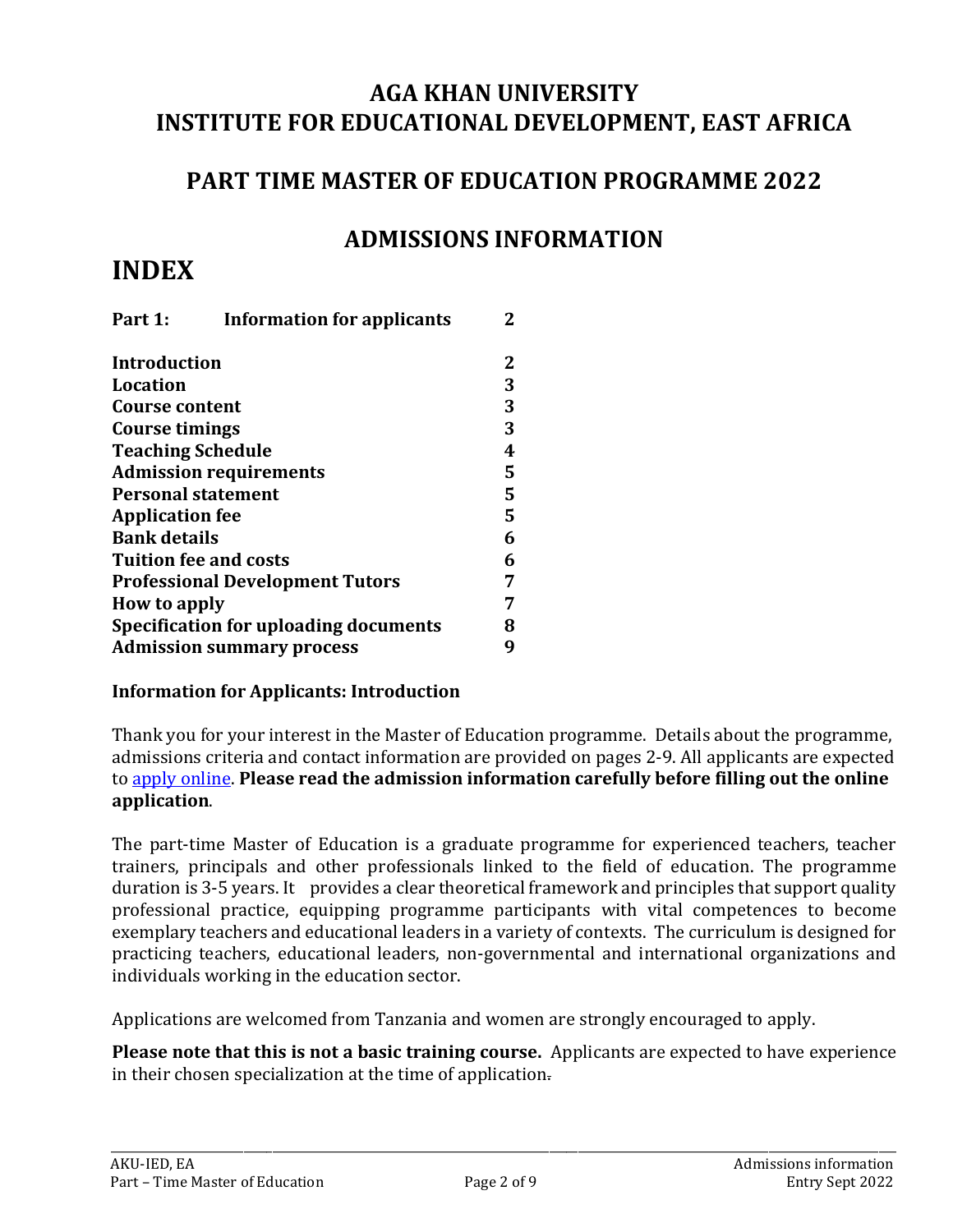#### **Location**

The Aga Khan University, Institute for Educational Development, East Africa (IED-EA) is based in Upanga, Ilala District, Dar es Salaam, Tanzania.

#### **Course Content**

Core courses: (these courses are compulsory for all students)

- Teaching, learning and assessment
- Research methods
- ICT in education
- Teacher Education
- Leadership in education

#### Areas of specializations:

- Educational leadership and management
- Assessment, measurement and evaluation
- Early childhood care and education
- Language and literacy in education
- Science in education
- Mathematics in education

#### Elective courses:

- Gender in education
- Fundamentals of classical logic
- Early childhood literacies
- Programme evaluation in context
- Policy studies in education

#### *Note: Students are not allowed to take 'Early childhood literacies' as an elective if they have taken 'Early childhood care and education' as a specialization.*

Students will be required to undertake a twelve –week or an equivalent of 80 hours Practicum period in a school or other educational setting to provide them with the opportunity to try out ideas in practice. They will also conduct a sustained research project, examining an area of interest indepth and developing research skills.

#### **Course Timings**

The part-time M.Ed aims at providing participants with flexibility on timings. To do so, adopts a blended approach which includes both face to face sessions for two weeks and online learning for sixteen weeks.

The face-to-face sessions are typically held from Monday to Saturday between 8.30am - 5.00pm. Some flexibility is allowed in timing to have this in the evenings as long as the stipulated learning hours are attained and there is an agreement between course participants and faculty.

Online sessions will adopt both asynchronous (learning can take place at any time at the convenience of the participant) and synchronous (scheduled time when participant and faculty member connect online) modes. Asynchronous mode will be used to allow self-paced approach to learning where the participant has the independence to manage their learning time by deciding when to engage with the coursework. Asynchronous learning will use: [email,](https://en.wikipedia.org/wiki/Email) [discussion](https://en.wikipedia.org/wiki/Internet_forum) forums,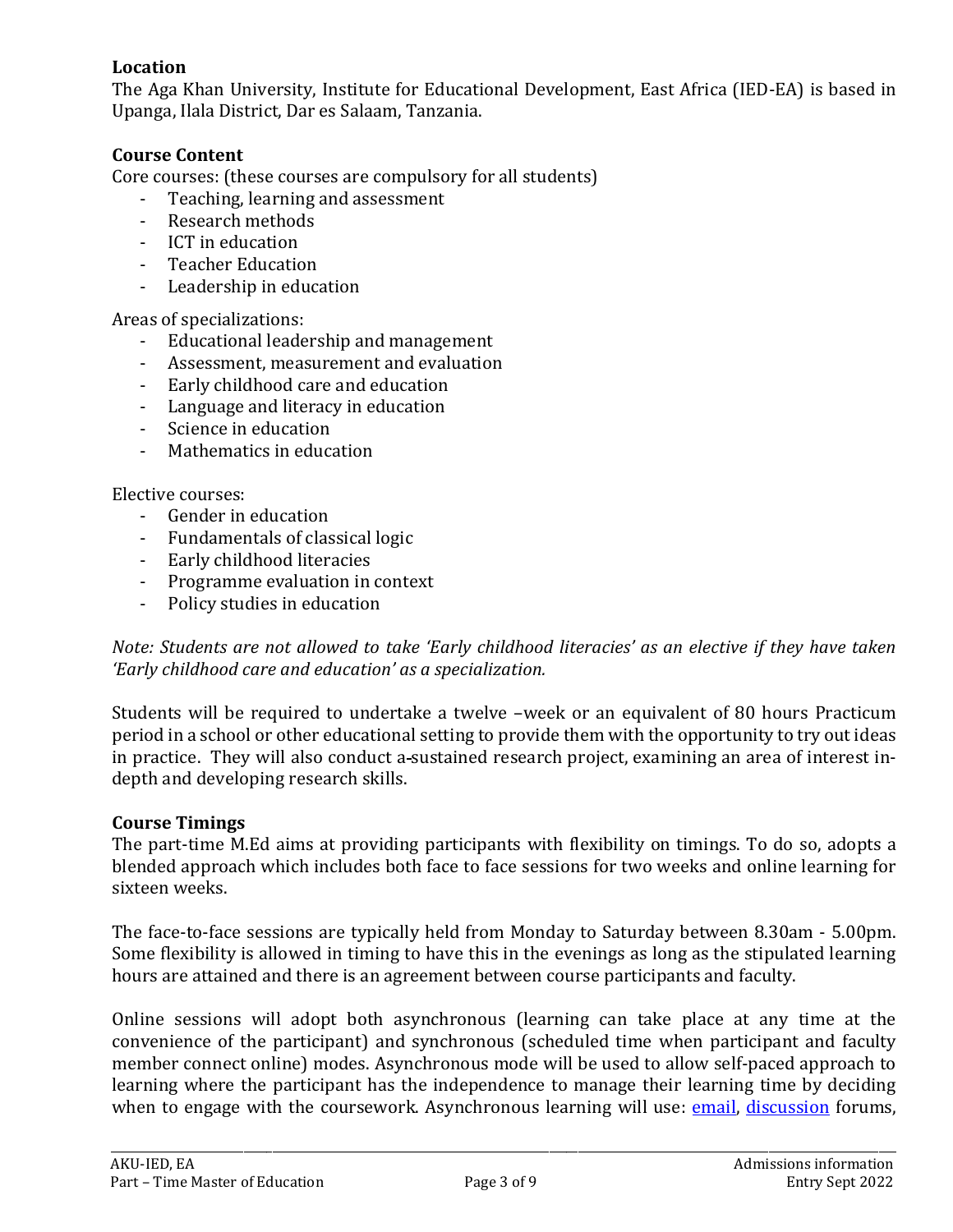articles[, wikis](https://en.wikipedia.org/wiki/Wikis) all on the virtual learning environment [\(Moodle\)](https://en.wikipedia.org/wiki/Moodle). Synchronous mode will be adopted when the faculty will need to communicate with participants in real time and online. In each course, timings will be negotiated between the participants and faculty about when such an interaction will take place.

NB: Each participant is expected to have a device and internet connectivity to effectively engage with their coursework.

#### **The academic year is structured as follows:**

The programme has a total of four terms. The first two terms each with a span of nine months, focus on theoretical study and a practicum component. The third term focus on the development of enquiry/research skills. The fourth term focus on dissertation writing, viva voce and development of a manuscript.

The part-time programme adopts a blended mode which combines independent-study, face-to-face sessions and workshops, online discussions, self and peer-assessment activities, and formal assignments.

NB: It is therefore important that all applicants have access to a computer or equivalent device and internet connectivity and possess digital literacy skills to enable them to interact with online learning materials.

| Term 1 | Sept 5, 2022 - 18 weeks<br>30th June, 2023 |                                                |             | 18 weeks     |                |  |
|--------|--------------------------------------------|------------------------------------------------|-------------|--------------|----------------|--|
|        |                                            | 2 Modules <sup>i</sup>                         |             | 2 Modules    |                |  |
|        |                                            | Face to face                                   | Online mode | Face to face | Online mode 16 |  |
|        |                                            | 2 weeks                                        | 16 weeksii  | 2 weeks      | weeks          |  |
|        |                                            | Break 2 weeks (July 3 to 15, 2023)             |             |              |                |  |
| Term 2 | July 17, 2023 to<br>May 3, 2024            | 18 weeks                                       |             | 18 weeks     |                |  |
|        |                                            | 2 Modules                                      |             | 2 Modules    |                |  |
|        |                                            | Face to face                                   | Online mode | Face to face | Online mode 16 |  |
|        |                                            | 2 weeks                                        | 16 weeks    | 2 weeks      | weeks          |  |
|        |                                            | Break 2 weeks (May 6, to 17, 2024)             |             |              |                |  |
| Term 3 | 2024                                       | May 20 -Aug 9,   Proposal Development 12 weeks |             |              |                |  |
|        | 12<br>August<br>to1st Oct 2024             | Practicum 12 weeks                             |             |              |                |  |
|        |                                            | Break 2 weeks (November 4, to 15, 2024)        |             |              |                |  |
| Term 4 | Nov 18, 2024 -<br>July 25, 2025            | 36 weeks                                       |             |              |                |  |
|        |                                            | Research work (48 weeks)                       |             |              |                |  |
|        |                                            | Proposal development and defense - 12 weeks    |             |              |                |  |
|        |                                            | Data collection - 12 weeks                     |             |              |                |  |
|        |                                            | Report writing - 12 weeks                      |             |              |                |  |
|        |                                            | Viva voce and manuscript -12 weeks             |             |              |                |  |

#### **The M.Ed. Part-Time schedule**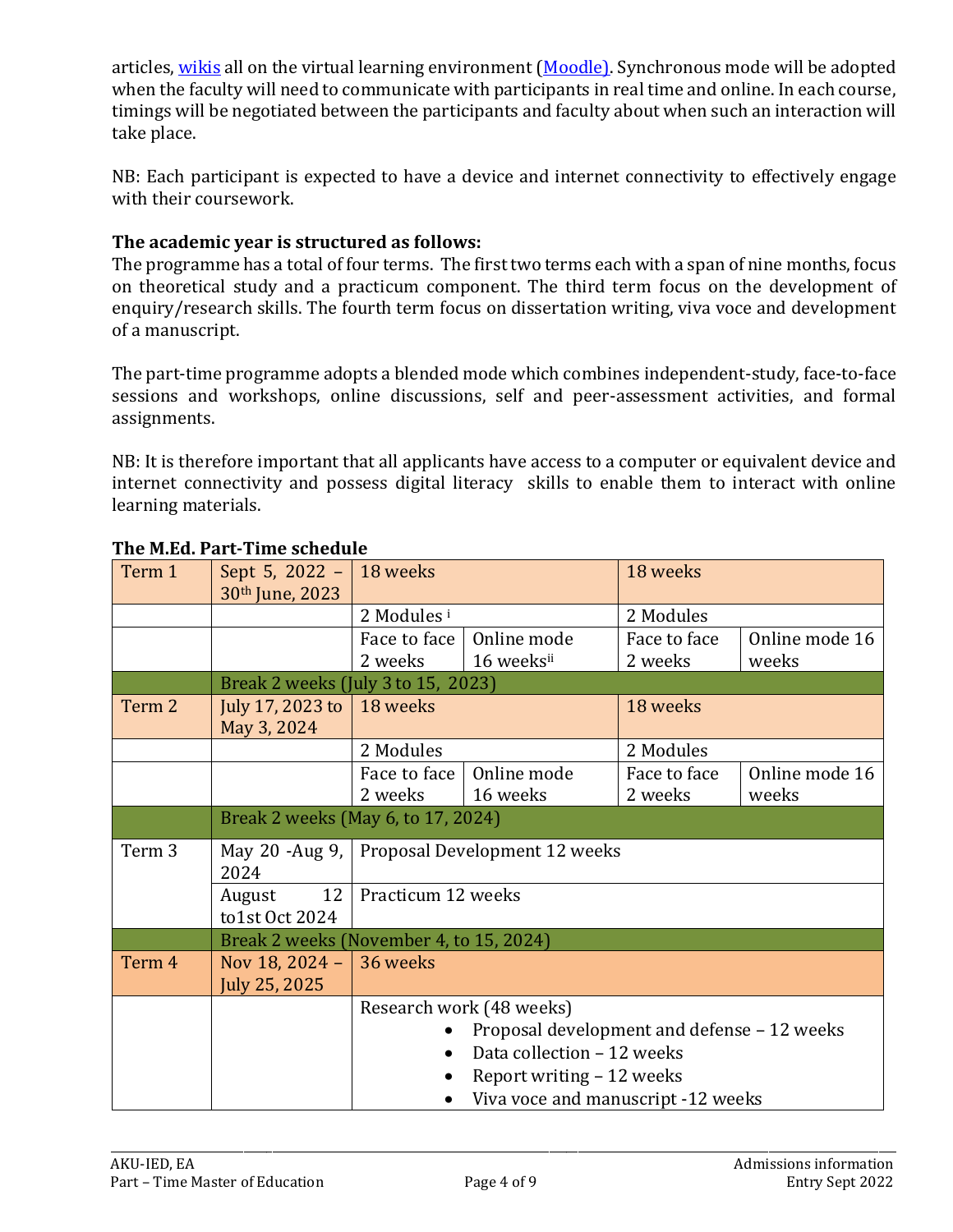#### **Admission Requirements**

- An undergraduate degree, with at least lower second-class (or equivalent) from a recognized University
- Minimum two years' teaching or equivalent educational experience
- English skills sufficient to access a graduate level course
- Ability to demonstrate strong reasoning and reflective skills
- Ability to demonstrate a clear motivation for graduate level study

**Please note**: Admission is based on merit, assessed through several criteria including scholastic achievements, work experience, and the candidate's results in the admission test and interview. Fulfillment of basic eligibility requirements or a high score in any single aspect of the admissions process is not sufficient for selection.

You will be required to submit foreign verification award of degrees awarded by Universities not operating in Tanzania and those not regulated by Tanzania Commission for Universities (TCU). The degree verification award can be obtained from TCU online service through [www.tcu.go.tz.](http://www.tcu.go.tz/)

Applicants who meet minimum eligibility requirements must write the English Test administered by the University. Successful applicants will be invited to a face-to-face interview. Candidates will be required to present their original degree certificates at this time.

#### **Personal Statement**

Applicants must submit a 'Personal Statement' to support their application. This should not exceed 1000 words. Additionally, in not more than 500 words, applicants are required to provide reasons for choosing a specialization.

This statement provides the candidate an opportunity to explain why this programme is important to them.

The following instructions should be followed when writing the personal statement:

- Ensure that it is typed and well presented
- It should be written in good English
- Explain how your professional experience relates to your chosen specialization
- clearly state how the masters level study and the qualification will support your future career
- Ensure that this is your own original work. Do not copy your statement, in whole or in part, from anybody else's nor from any other source, including the Internet. If plagiarism is detected it may lead to your application being invalidated or, if detected at a later stage, dismissal from the programme. **The University may pass the personal statementthrough anti-plagiarism software.**

#### **Application Fee**

An application Fee of Tshs 50,000 for Tanzania local applicants, Kshs 2,850 for Kenyan applicants, Ushs 92,650 for Ugandan applicants, US\$ 25 for foreign currency payment within SADC and US\$50 for foreign applicants outside East Africa and SADC will be charged. **Application fee can be paid through direct bank deposit using below bank details or through online transfer using:** *OR*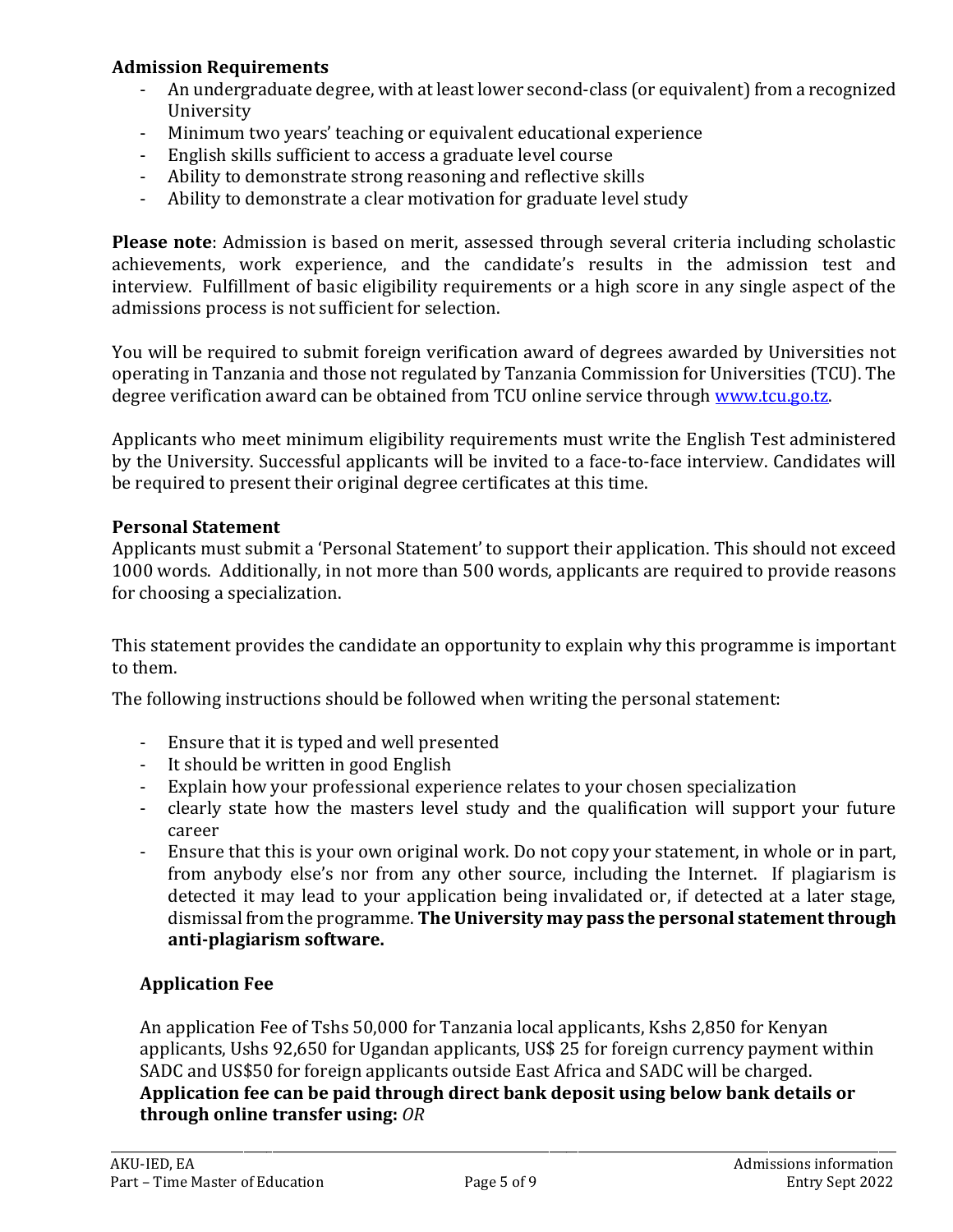#### *M-PESA (Can Only be done by M-PESA registered users in Tanzania)*

Step1: \*150\*00# Step2: Select 4 Payment by M-PESA Step3: Select 4 Enter business number Step4: Enter 899961 Syep5: Enter reference number it can be invoice number, candidate name, you dictate what they need to enter. Step6: Enter Amount Step7: Confirm 1 payment to AGA KHAN UNIVERSITY

#### **Banking Information**

#### **For Tanzanians and others**

| <b>Account Name</b>      | Aga Khan University                       |
|--------------------------|-------------------------------------------|
| <b>Bank Name</b>         | Diamond Trust Bank Tanzania Limited       |
| <b>Branch Name</b>       | Mosque Street Branch                      |
| <b>Bank Address</b>      | P.O. Box 115, Dar es Salaam, Tanzania     |
| US Dollar Account Number | 0092897002 (For foreign currency payment) |
| TSh Account Number       | 0092897001(For Tanzania only)             |
| <b>SWIFT CODE</b>        | <b>DTKETZTZ</b>                           |

#### **For Kenyans**

| <b>Bank Name</b>        | Diamond Trust Bank Kenya Ltd           |
|-------------------------|----------------------------------------|
|                         | P.O. Box 39694 - 00623, Nairobi, Kenya |
| <b>Branch Name</b>      | Parkland Branch                        |
| <b>Beneficiary Name</b> | Aga Khan University                    |
| <b>Account Number</b>   | 0500444002                             |
| <b>Account Currency</b> | Kenya Shilling                         |
| <b>SWIFT CODE</b>       | <b>DTKEKENA</b>                        |

#### **For Ugandans**

| <b>Bank Name</b>        | Diamond Trust Bank Uganda Limited |
|-------------------------|-----------------------------------|
| <b>Branch Name</b>      | Main Branch, Kampala              |
| <b>Account Title</b>    | The Aga Khan University, Uganda   |
| <b>Account Number</b>   | 0101839028                        |
| <b>Account Currency</b> | Uganda Shilling                   |
| <b>SWIFT CODE</b>       | DTKEUGKA (BIC: DTKEUGKAXXX)       |

#### **Tuition Fee and Costs**

Tuition fees and other costs are subject to change and are determined each year. Enrolled students be charged a tuition fee of Tshs 5,000,000 (US\$ 2,100) for three years.

#### **Please note that, in accordance with University policy, degree parchment and transcripts will not be released until all the tuition fees and any other debts with the University are repaid.**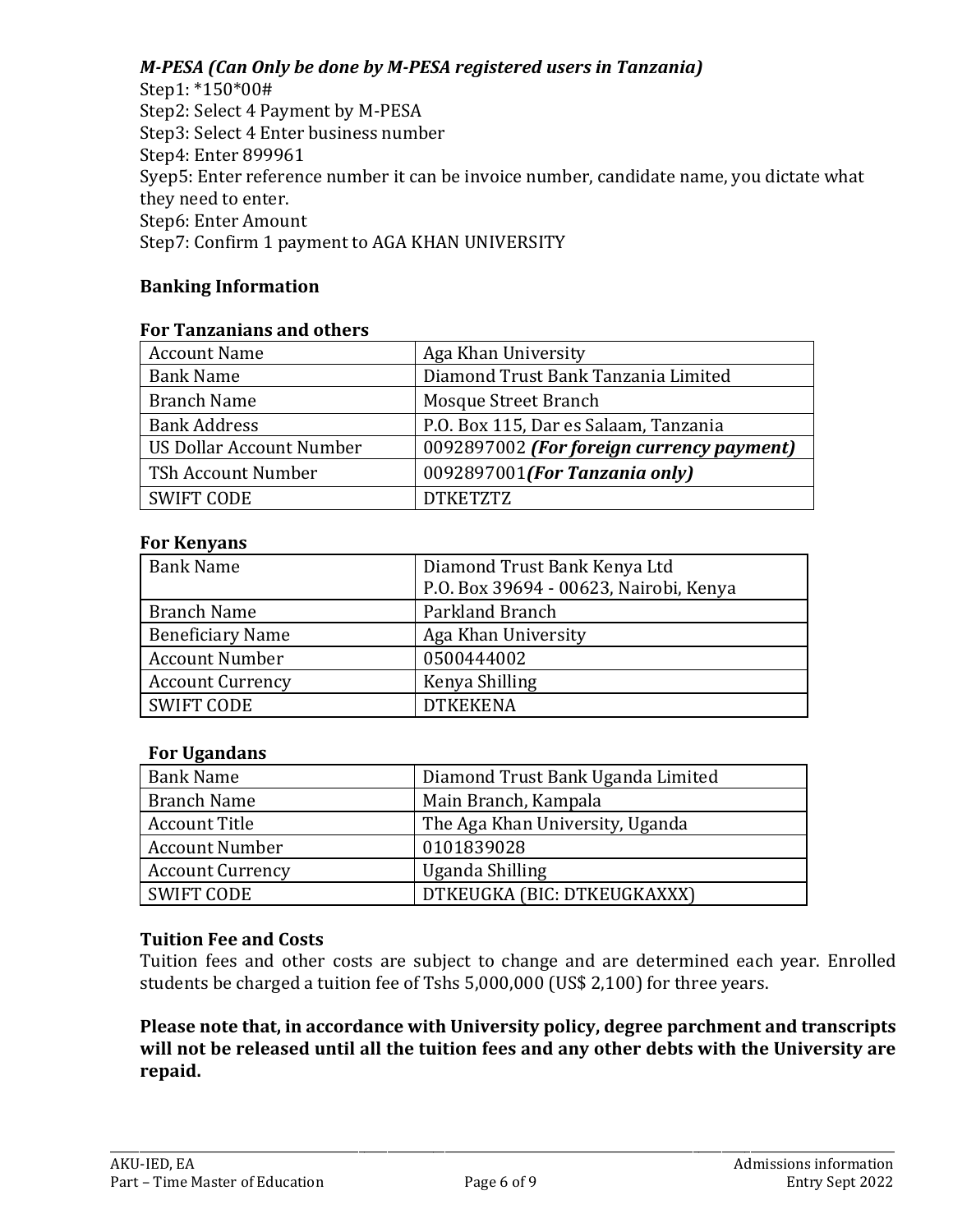#### **Professional Development Tutors**

Once students have graduated they have an opportunity to take on work on behalf of the University in the role of *Professional Development Tutors*(PDTs). The availability of the students for such work will be negotiated with their respective institutions. The work may involve conducting outreach courses for serving teachers, working as research assistants, support with recruitment of future master's programme students and acting as liaison officers for community projects being undertaken by the University. These work opportunities will be matched with PDTs location, availability and area of specialization.

#### **How to Apply**

**Candidates should apply online**. For assistance in completing the online application, applicants are advised to go through the Frequently Asked Questions (FAQs) or Understand the Online Process.

*Only in situations where the online application is not accessible, candidates are advised to call, email or visit the campus (Fridays at 9:00 am to 4.30 pm) for any support that they need to complete the online application. Physical, email and telephone contact information are provided at the end of this document.* 

#### **Complete application must include the following:**

*(See specifications for uploading documents in the table below)*

- $\triangle$  Complete application form submitted online; Recent passport size colour photograph;
- Certified copies of degree / diploma certificates and transcripts, form IV and/or Form VI certificates. DO NOT upload result slips;
- Foreign Verification certificate obtained from Tanzania Commission for Universities for degrees obtained outside Tanzania.
- \* Two letters of reference from your referees; If any of your referees decides to send the reference directly to us, please indicate this in a covering letter. Remember that your application will not be processed until these are received (*Please download the referee's form from the website and send to your referees to complete*).
- A personal statement not exceeding 1000 words;
- $\triangle$  Reasons for selected specialization not exceeding 500 words;
- Complete working experience form (*please download the form from the website);*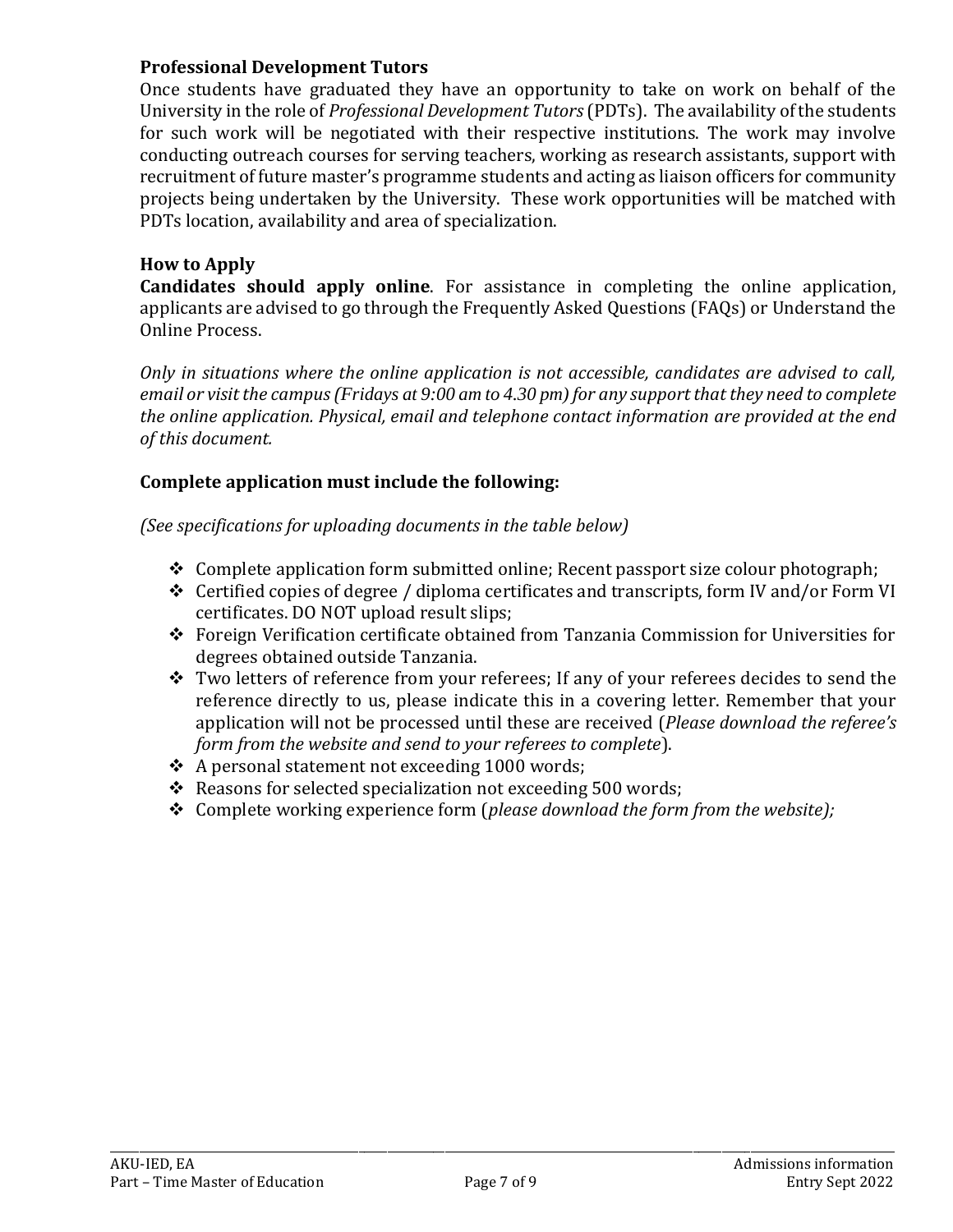#### **Specifications for Uploading Documents**

| <b>Document</b>                                                                                                          | <b>Uploading Size</b><br>(should not exceed) | <b>Uploading</b><br>Format |
|--------------------------------------------------------------------------------------------------------------------------|----------------------------------------------|----------------------------|
| Passport size colour photograph showing<br>full face (taken within last week to reflect<br>current appearance)           | 2 MB                                         | <b>JPEG</b>                |
| Attested copies of all the required<br>documents; official transcripts, certificates,<br>Foreign Verification award etc. | 5 MB each                                    | PDF / JPEG                 |
| Proof of application fee paid and working<br>experience form (see relevant sections for<br>more details)                 | 5 MB                                         | PDF / JPEG                 |

#### **The online portal will cease to receive applications at 5:00 pm on Tuesday, May 31, 2022.**

Please ensure that you have complied with the instructions provided in this information sheet. Candidates will be informed of pending, incomplete documents on the online portal. It remains the responsibility of the candidate to complete the application requirements according to the instructions and time schedule.

Aga Khan University reserves the right to admission; to revoke admission and registration if an application form is discovered to be inaccurate or incomplete or if supporting documents are discovered to be fraudulent. Any candidate who presents a fraudulent document in support of an application for admission legal actions will be taken against you.

#### **REPEAT APPLICATIONS**

A fresh application together with necessary documentation must be submitted for a particular admission cycle. The University does not have a policy of automatically carrying forward applications from one cycle to the next.

#### **PROVISIONAL APPLICATIONS**

The Aga Khan University will accept provisional applications from candidates who may have documents pending to be submitted including reference letters or transcripts. All such applications will be evaluated for admission on a provisional basis. To process an application for final selection, applicants will be required to submit their (pending) documents in accordance with the minimum eligibility requirements by the date specified by the University. In case pending documents are not submitted within the due date as communicated by the Admissions Officer handling your application, the application will stand cancelled.

*It is the candidate's responsibility to ensure that pending documents are uploaded online/ received in the Admission Office according to the published schedule. Notifications are sent to candidates on the online portal.*